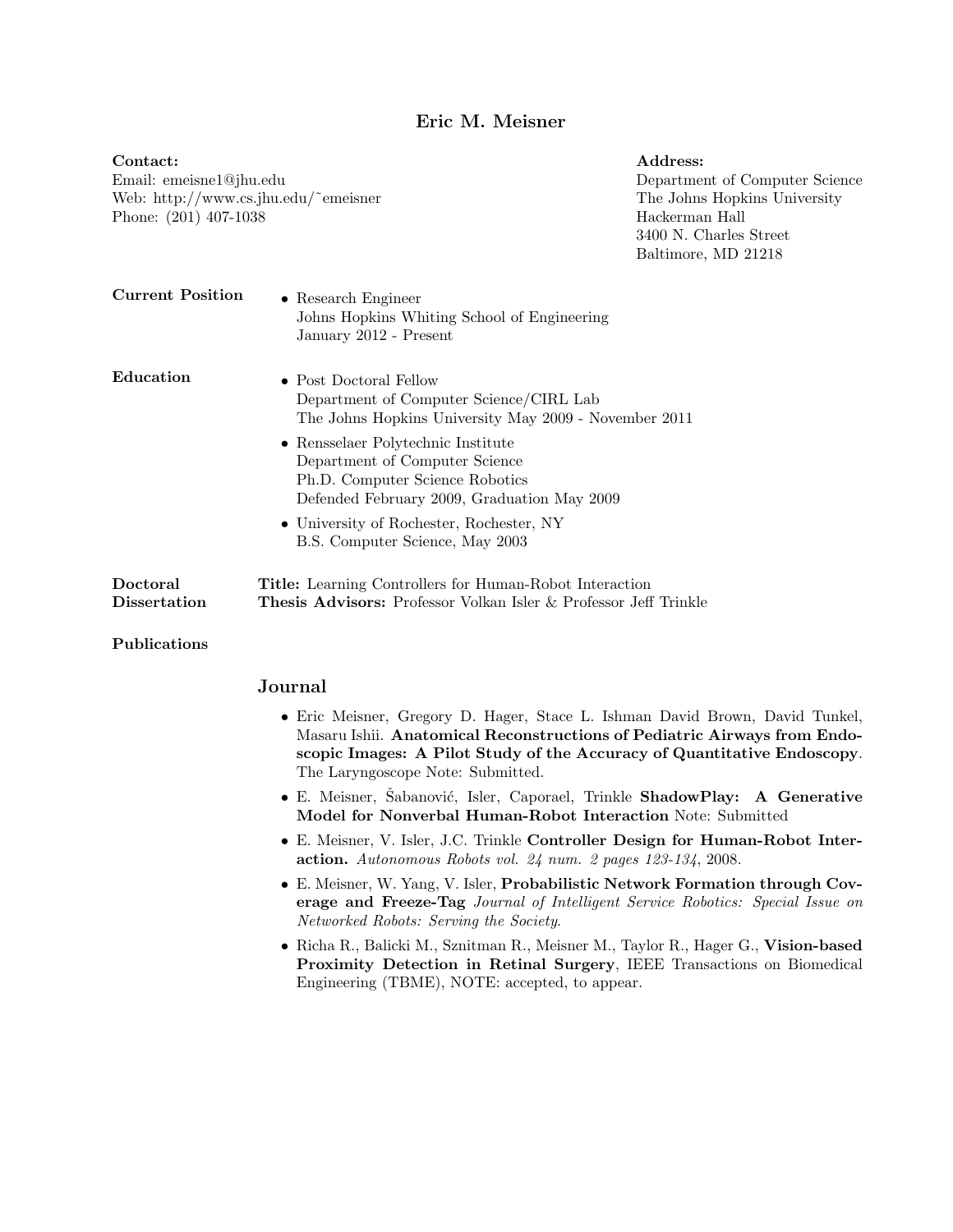## Conference and Workshop

- Eric Meisner, Gregory D. Hager, Masaru Ishii, Stace Ishman David Brown, David Tunkel. Anatomical Reconstructions of Pediatric Airways from Endoscopic Images: A Pilot Study of the Accuracy of Quantitative Endoscopy. 115th Annual Meeting at the Combined Otolaryngological Spring Meetings (COSM).
- Haluk Noyan Tokgozoglu, Eric Meisner, Misha Kazhdan Gregory D. Hager, Color-Based Hybrid Reconstruction for Endoscopy Workshop on Medical Computer Vision at The IEEE Conference on Computer Vision and Pattern Recognition 2012
- Rogrio Richa, Marcin Balicki, Eric Meisner, Raphael Sznitman, Russell H. Taylor, Gregory D. Hager Visual Tracking of Surgical Tools for Proximity Detection in Retinal Surgery IPCAI 2011: 55-66
- Meisner, Das, Isler, Trinkle, Šabanović, Caporael. Predictive State Representations for Grounding Human-Robot Interaction 2010 International Conference on Robotics and Automation.
- Xuan Liu, Eric Meisner, Jae-Ho Han, Kang Zhang, Peter Gehlbach, Russell Taylor, and Jin U. Kang. Internal limiting membrane layer visualization and vitreoretinal surgery guidance using a common-path oct integrated microsurgical toolIn The International Society for Optical Engineering SPIE Photonics West, 2010.
- Eric Meisner and Selma Sabanovic. Grounding communication without prior structure In AAAI 2010 spring symposium workshop It's All In the Timing: Representing and Reasoning About Time in Interactive Behavior, 2010.
- E. Meisner, Šabanović, Isler, Caporael, Trinkle ShadowPlay: A Generative Model for Nonverbal Human-Robot Interaction 4th ACM/IEEE International Conference on Human-Robot Interaction. \*\*\*Best Paper Award Finalist\*\*,
- Šabanović, E. Meisner, Caporael, Isler, Trinkle Outside-in" Design for Interdisciplinary HRI Research 2009 AAAI Spring Symposium on Experimental Design for Real-World Systems Note: Accepted, to Appear
- E. Meisner, W. Yang, V. Isler, Probabilistic Network Formation through Coverage and Freeze-Tag Workshop on Algorithmic Robotics 2008.
- E. Meisner and V. Isler. Designing Controllers for Human-Robot Interaction. Proc. Walter Lincoln Hawkins Graduate Research Conference, Troy, NY, March. 2007.
- S. Kamath, E. M. Meisner, and V. Isler. Triangulation Based Multi-target Tracking with Mobile Sensor Networks. In Proc. IEEE Int. Conf. on Robotics and Automation 2007.
- Thomas Kollar, Jonathan Schmid, Eric Meisner, Micha Elsner, Diana Calarese, Chikita Purav, Chris Brown, Jenine Turner, Dasun Peramunage, Gautam Altekar, Victoria Sweetser Mabel: Extending Human Interaction and Robot Design, International Joint Conference on Artificial Intelligence proceedings 2003
- Jonathan Schmid, Thomas Kollar, Eric Meisner, Victoria Sweetser, David Feil-Seifer, Chris Brown, Ben Atwood, Jenine Turner, Diana Calarese, Scott Cragg, Habib Chaudhary, Mike Isman Mabel: Building a Robot for Human Interaction, American Association of Artificial Intelligence Conference proceedings 2002